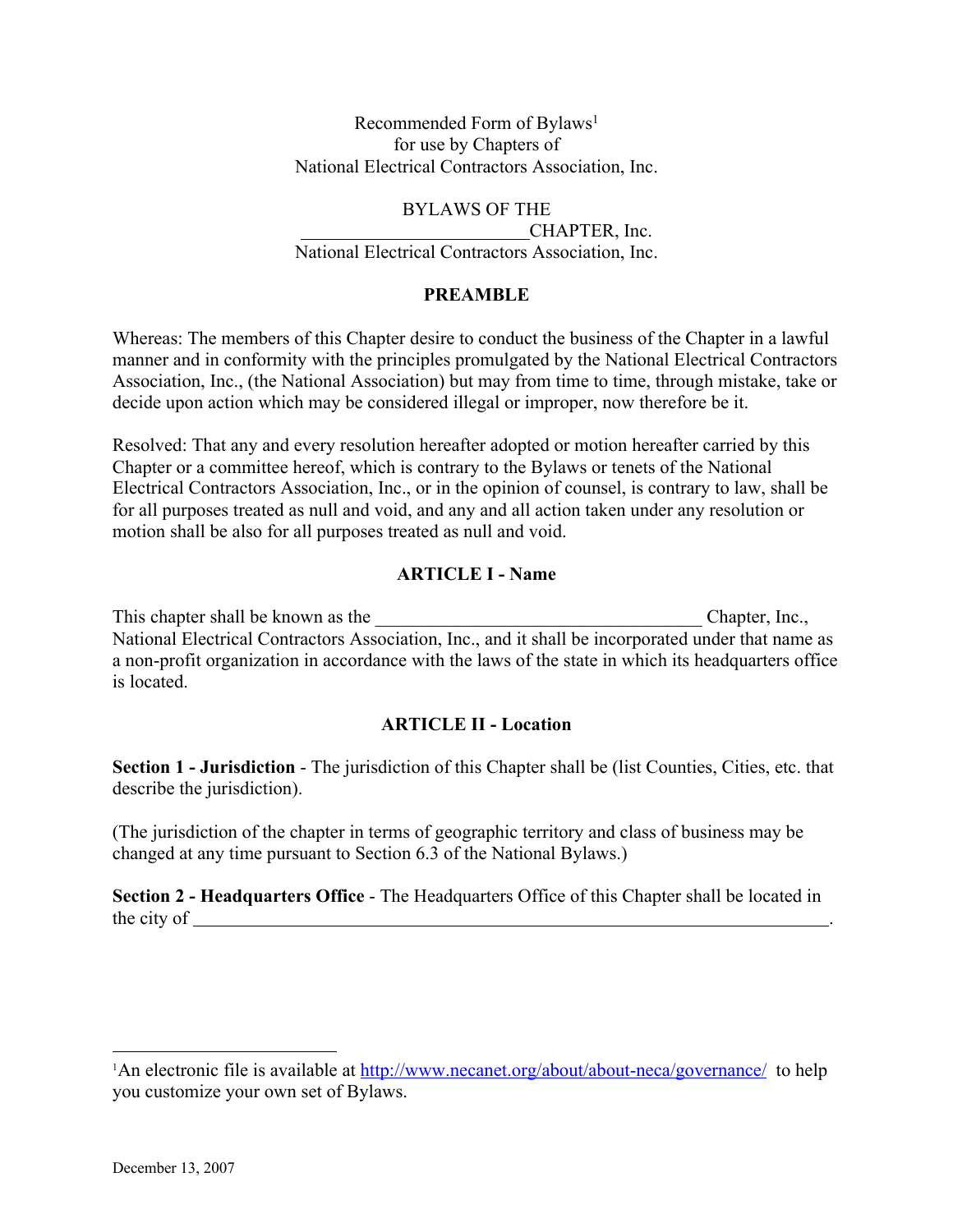#### **ARTICLE III - Objects and Purposes**

This Chapter shall be conducted not-for-profit and such forms as may be required to establish that fact shall be filed with the appropriate Director of the Internal Revenue Service. The objects for which this Chapter is formed are:

(1) To arrange for and promote meetings of Electrical Contractors who are engaged in business in this area, and provide them with an effective agency through which to express their collective voice.

(2) To promote harmonious labor relations on the basis of labor and management cooperation in the public interest.

(3) To promote and join in the operation of programs of practical training and related instruction for apprentices, and advanced training for journeymen in the electrical trade in this area.

(4) To distribute among the members and assist them in the use of the fullest information obtainable in regard to all matters affecting the business of electrical contracting.

(5) To increase public acceptance for the services of electrical contractors in this area, by improving the standards of the industry both as to personnel and performance.

(6) To cultivate a cooperative spirit among its members, and encourage respect for the rights of others, with proper regard for the laws and rules governing fair competition.

(7) To collect in cooperation with the National Association, business data from members and other sources in order that the economic value of the electrical contracting industry may be accurately presented to Governmental Agencies as well as other appropriate bodies.

(8) To establish and maintain friendly relations in the area between electrical contractors and all other branches of the electrical and construction industries.

(9) To support the National Electrical Code and all recognized electrical installation standards which have been or may be established for this area.

(10) To increase and stabilize the membership of National Electrical Contractors Association, Inc., and to cooperate in general with said National Association, conducting all activities in accord with its Bylaws.

#### **ARTICLE IV - Membership**

**Section 1 - Members** - Members of this Chapter shall be classified as Regular Members, Temporary Members, or Associate Members.

**Section 2 - Regular Members** - Regular members of this Chapter shall be those "members" (as defined in the National Bylaws) in good standing of the National Electrical Contractors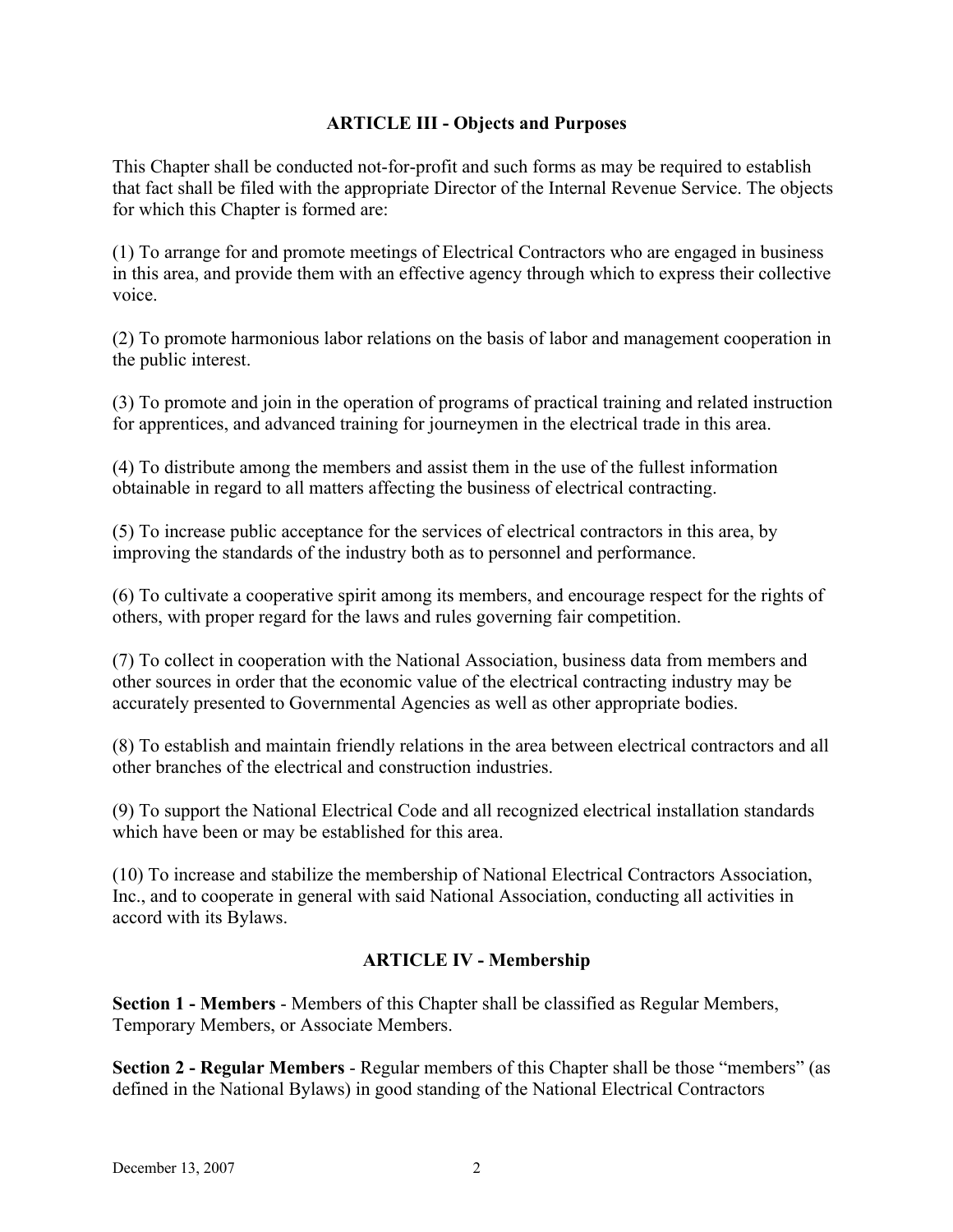Association, Inc., who have a permanently established place of business in the jurisdiction of this Chapter, and who shall have applied for and been accepted in due form to membership in this Chapter subject to the provisions of the Bylaws hereinafter set forth.

**Section 3 - Temporary Members** - Temporary members of this Chapter are those persons, firms or corporations who are members of the National Association and meet the requirements of regular members in every respect except that they do not maintain a permanent place of business in the jurisdiction of this Chapter, but who are temporarily executing electrical work in this jurisdiction. Temporary members shall be required to pay to the Chapter granting or making available temporary membership privileges all Chapter temporary membership dues, fees and service charges on the same basis as regular members, including their service charge to the National Association on the electrical work executed in the jurisdiction of this Chapter. However, such charges, in any event, shall not be in excess of an amount equal to one (1%) percent of the productive electrical labor payroll, observing the maximum limitations set forth in the National Bylaws. Temporary Members shall not be eligible to participate in the election of chapter officers either by voting or accepting nomination for office, nor shall they be eligible to vote on matters pertaining to labor agreement negotiations. Otherwise, they shall be accorded the same services, benefits and privileges as regular members while their temporary membership is in effect.

**Section 4 - Associate Members** - Associate members of this Chapter shall be any person, firm or corporation who provides goods and/or services to electrical contractors. Entrance requirements, rights and rules will be set by the Chapter. Associate members shall not vote nor hold office in the Chapter and are not eligible for membership in the National Association nor entitled to National membership services.

**Section 5 - Application for Membership** - A candidate for regular membership shall make application in writing to the Chapter on a form provided by the Chapter. Each application shall be referred to the Board of Directors for approval or rejection.

**Section 6 - Chapter Entrance Requirement** - An entrance requirement for persons, firms or corporations proposing to become regular members of this Chapter shall be satisfactory evidence of application to the National Association and of pending approval of the National Association or that the applicant is a member in good standing of the National Association.

**Section 7 - Members' Representatives** - Membership shall stand in the name of the person, firm or corporation engaged in electrical contracting. Each member of the Chapter shall designate, in writing for the files of the Chapter, one individual who shall represent the member at all Chapter meetings and be responsible to the Chapter in all matters. Such individual shall be known ad the member's "Accredited Representative" and shall be the owner, a partner or officer, or occupy a responsible position with the member. An "Accredited Representative" may send a substitute to act for him, provided that he furnishes him with a letter of authorization, and provided that the Board of Directors approves of such substitute. Any action taken at any regular or special meeting shall be binding upon all members whether represented or not, provided that the meeting has been called in accordance with these Bylaws. (The term "MEMBER" when used in these Bylaws to designate an individual or firm refers to the "Accredited Representative".)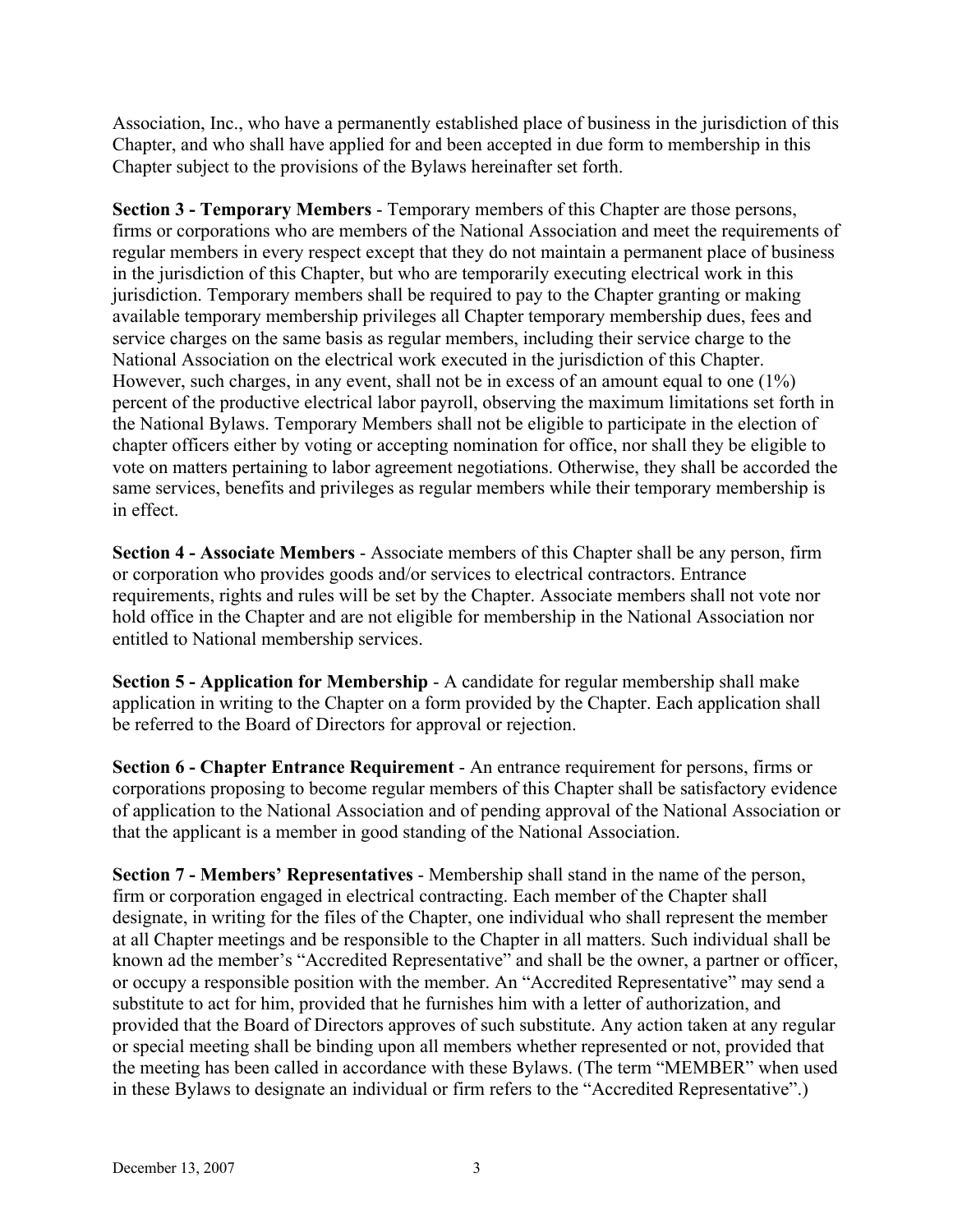**Section 8 - Good Standing** - In order to maintain good standing in the Chapter, a member must not be more than thirty days in arrears in the payment of dues or service charge, and must be represented at not less than fifty percent of all Chapter meetings in any one-year period.

**Section 9 - Resignation** - Any member may resign from the Chapter by giving thirty days' notice to the Executive Director in writing of their intention so to do. The Board of Directors shall pass on all resignations and none shall be accepted until the member's obligations to the Chapter have been paid in full. The Executive Director shall acknowledge the acceptance of a resignation in writing.

**Section 10 - Arrearage** - A member in arrears on the books of the Chapter for over thirty days shall not have a vote or any other privileges of membership until the account is paid, and if in arrears ninety days, shall be dropped from the rolls without any further action by the Board of Directors of the Chapter, and can only be reinstated when all arrears have been paid and by affirmative vote of the Board of Directors.

**Section 11 - Contractual Relationship of Members** - It is understood and agreed that the Bylaws of this Chapter constitute a contractual relationship by, between, and among the members. Each member upon being accepted as such, shall sign a copy of these Bylaws and shall further sign a copy of any and all subsequent amendments to these Bylaws duly adopted in accordance with Article XVI hereof, and it is understood and agreed that the signing of any copy thereof shall be with full force and effect as if the subscribing member had signed the original. Each member, upon becoming a member, agrees to be bound by each and every provision of the National Bylaws and of these Bylaws, as well as all resolutions passed or agreements made by the Chapter, its Board of Directors, or duly authorized committees, pursuant to these Bylaws.

**Section 12 - Delegation of Bargaining Rights to the Chapter** - When the Chapter does not have divisions as described in Article XIII hereof, the authority to negotiate agreements, effective within the jurisdiction of this Chapter with labor organizations encompassing wages, hours, working and other conditions affecting employees is expressly and exclusively delegated to the Chapter. No regular or temporary member of this Chapter shall independently enter into any such agreement with a labor organization. Agreements on these subjects negotiated by the Chapter shall be binding upon all regular and temporary members of this Chapter.

**Section 13 - Charges and Penalties** - By a two-thirds vote of the regular members present at a meeting designated for such action, a member may be expelled from membership in this Chapter for any cause, other than arrears; providing, however, that such a member is given an opportunity to be heard before the membership in a regular meeting. Charges against any member, together with evidence supporting the charges, shall be filed in writing with the board of Directors prior to the meeting at which action is taken, and one of the Directors shall be named to prefer the charges in said meeting. Neither this Director nor the member (or members) named in the charges shall be entitled to vote on the question of such expulsion.

**Section 14 - Right of Appeal** - Any member withdrawing from this Chapter either by resignation or expulsion, shall cease to be a member of the National Association, unless waiver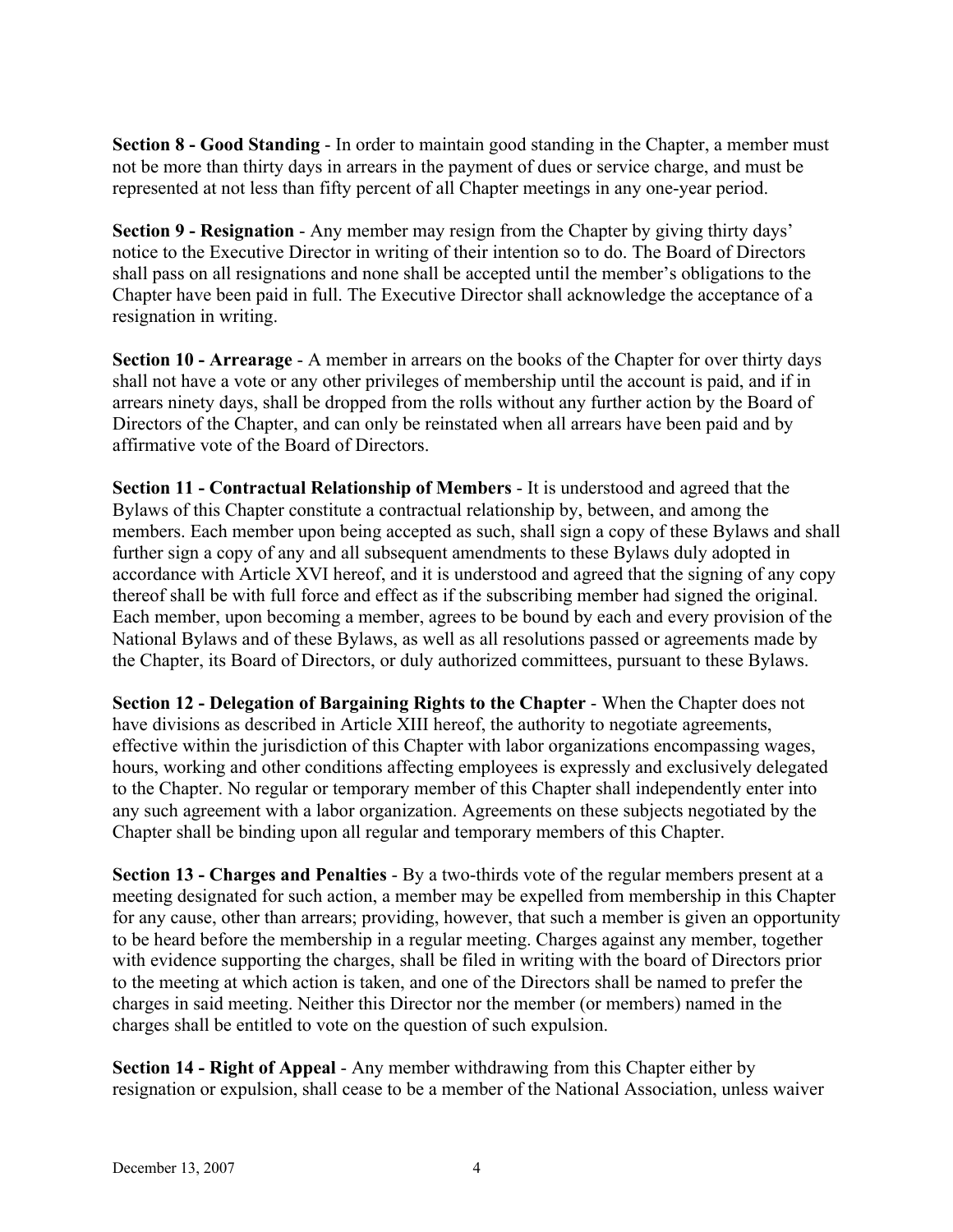is granted by the Chapter, but such individual may appeal to the Executive Committee of the National Association for investigation of the causes for such withdrawal as affecting the forfeiture of their National membership.

### **ARTICLE V - Board of Directors' Duties**

**Section 1 - Board of Directors' Duties** - The direction and administration of the affairs and funds of this Chapter shall be vested in a Board of Directors, elected as hereinafter provided. The Board of Directors shall have authority to act in all matters, subject to such instructions as may be given by resolution or motion passed by a two-thirds vote of the members present at any meeting of the Chapter.

**Section 2 - Number of Directors** - When the Chapter does not have Divisions as described in Article XIII hereof, then the number of members to be elected by the membership to serve on the Board of Directors for any term shall be determined in accordance with the total number of members in the Chapter in the following ratio; one Director for the first three members and one additional Director for each additional five members. However, the minimum number of Directors shall be three\*.

#### \*Recommend: Five

**Section 3 - Nomination and Election** - The annual election of members of the Board of Directors shall be held prior to the first meeting in each calendar year. Any regular member in good standing may be nominated for membership on the Board of Directors. Nominations shall be made from the floor and the election shall be by secret ballot.

**Section 3 - Nomination and Election (Optional)** - The annual election of members of the Board of Directors shall be held prior to the first meeting in each calendar year. The President shall, at least 30 days before the date of the election, appoint a nominating committee, not including an incumbent Director, who shall make nominations for Directors in writing and report the same to the Executive Director at least 15 days prior to the election. The Executive Director shall, at least 10 days prior to the election, mail a list of such nominations to each member in good standing. Any accredited representative of a regular member in good standing may be nominated for membership on the Board of Directors. Nominations may be made from the floor, and the election shall be by secret ballot.

**Section 4 - Voting** - Each member in good standing shall have the following number of votes in all Chapter, Division, and National matters where a ballot is called for:

- 1. One vote from one to the first 75,000 manhours;
- 2. One additional vote for any manhours in excess of 75,000 up to and including 150,000 manhours;
- 3. One additional vote for any manhours in excess of 150,000 manhours.

Note: Manhours will be based on the preceding calendar year's productive electrical payroll, as defined in the Section 4.4 of the National Bylaws.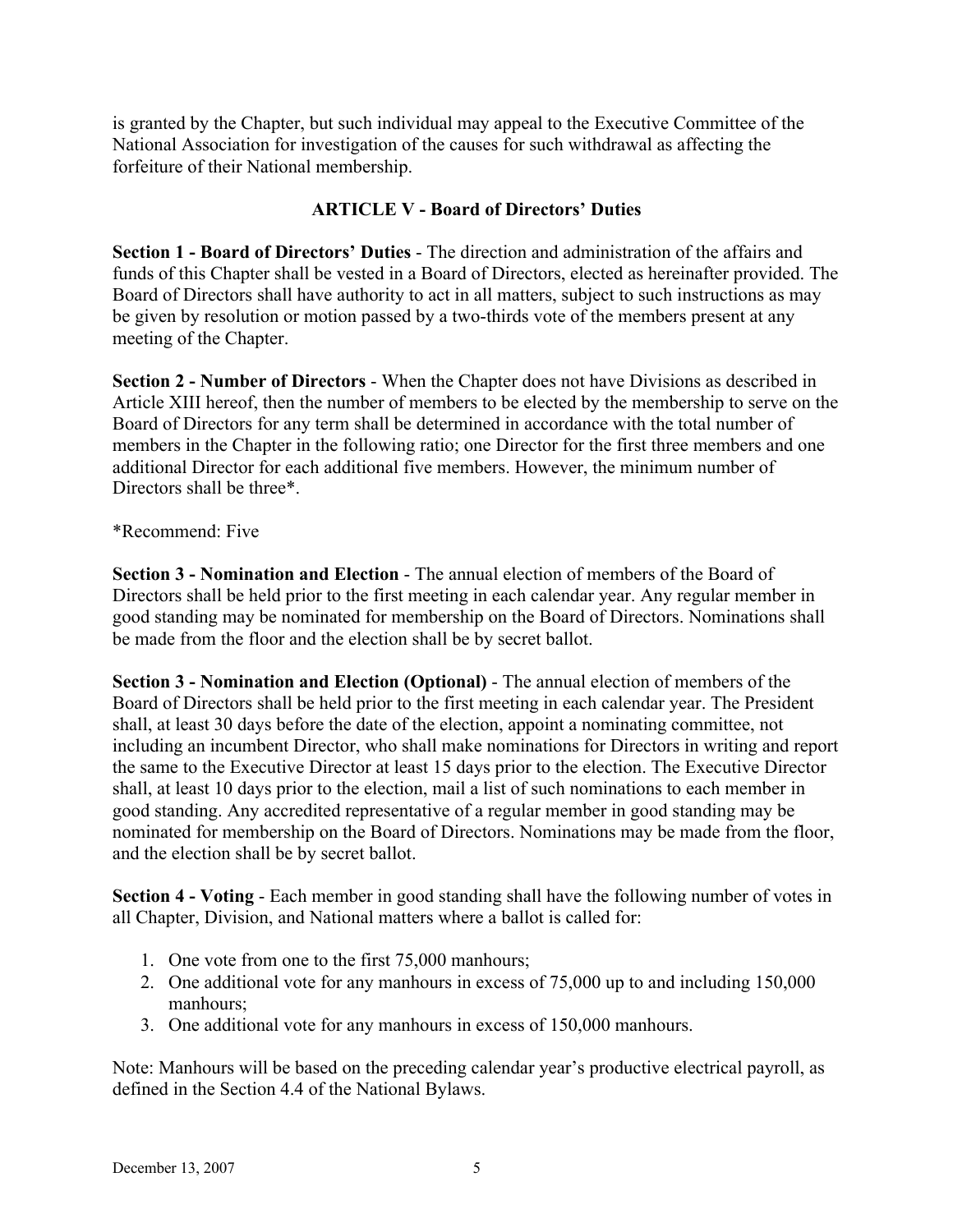**Section 5 - Term** - Members of the Board of Directors shall serve for a period of one year\* or until their successors are elected. They shall serve without remuneration and shall be eligible for a re-election.

\*Option: two years

**Section 6 - Vacancies on Board** - When a vacancy occurs on the Board of Directors, it shall be filled for the unexpired portion of the term at a special nomination and election held not later than the next regular meeting of the Chapter or Division representing the vacancy. An increase in the membership which increases the representation on the Board of Directors, as stated in this Article, shall be recognized as a vacancy. Decreases in membership shall not be recognized until the next regular election. When possible, the departing Director will serve until a successor is elected.

#### **ARTICLE VI - Officers**

**Section 1 - Officers** - The Officers of this Chapter shall be President, Vice President, Treasurer, and Executive Director, who shall also be the Secretary. With the exception of the Executive Director, all officers shall be appointed\* by the Board of Directors from among the members of the Board for a term of one year. All officers are eligible to serve multiple terms if appointed/elected. The Executive Director shall be appointed by the Board of Directors, and shall serve subject to the Board's approval. The Executive Director shall receive such compensation and allowances as the Board shall determine. He shall not be a member of the Chapter, shall not be engaged in the electrical contracting business, and shall not have any financial interest in any concern in the business of the Chapter or of an electrical contractor.

\*Option: the Board may decide to have the officers elected by the full membership.

**Section 2 - President** - The President, or in his absence, the Vice President, shall preside at all meetings of the Chapter and of the Board of Directors.

**Section 3 - Treasurer** - The Treasurer shall have custody of all funds of the Chapter and shall make all disbursements as directed by the Board of Directors. He shall sign all checks after they have been prepared by the Executive Director with the approval of the Board of Directors.

**Section 4 - Check Signing** - Any two officers (except the Executive Director), or Directors, may countersign the checks prepared by the Executive Director for payment of bills, after such bills have been approved for payments by the Board of Directors and have been signed by the Treasurer.

**Section 5 - Bonding** - All persons authorized to sign checks shall furnish a bond in such amount as may be required by the Board, the premium for which shall be paid by the Chapter.

**Section 6 - Vacancies-Officers** - Any vacancy in the office of President, Vice President or Treasurer that may occur through resignation or otherwise, shall be filled by the Board of Directors from among the members of that Board for the unexpired portion of the term.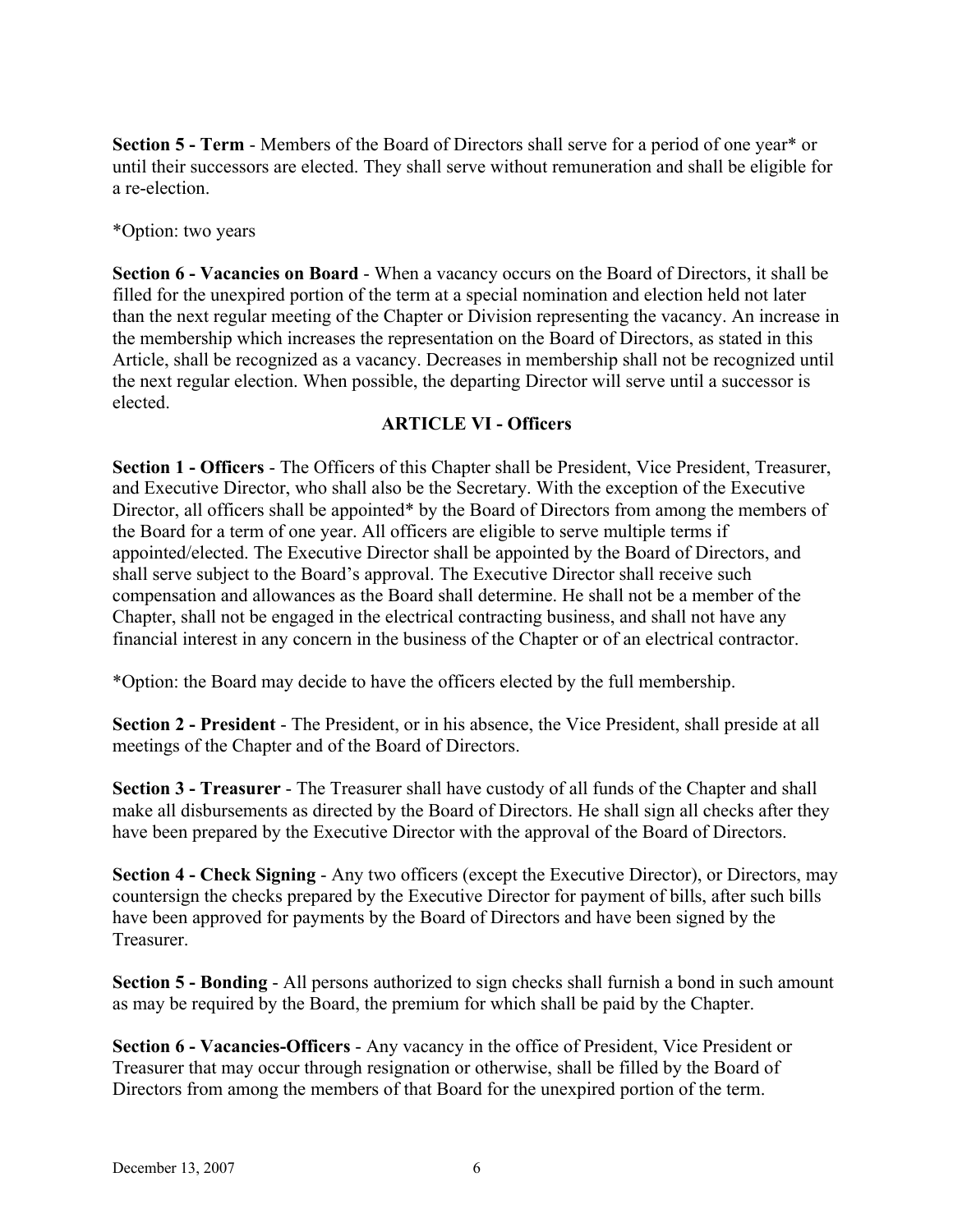**Section 7 - Reserve Funds (Optional)** - The Board of Directors shall attempt to maintain a surplus in liquid funds in an amount equal to the sum of the regular operating expenses of the Chapter for the past years.\*

\*Option: two years.

#### **ARTICLE VII - Representative on NECA's Board of Governors**

**Section 1 - Representative on NECA's Board of Governors** - Pursuant to Section 8.3 of the National Bylaws, this Chapter shall select one of its members to represent the Chapter and serve on the Board of Governors of the National Electrical Contractors Association, Inc. Such selection will be held at the same time as the election of the Chapter Board of Directors. The Chapter shall, in January of each calendar year\*, select one of its active members who may or may not be one of its officers, to serve as a member of the Board of Governors of the National Association for a term of two (2) years. There shall be no limit on the number of terms which an individual may serve as a member of the Board of Governors from a Chapter. The Chapter shall not select for Governor of the Chapter a person who is an Officer of the National Association.

\*Odd or Even depending on the applicable Vice Presidential District. (For example, chapters in District 1 will select a governor to serve beginning in an odd numbered year.)

NOTE: The Chapter Governor is often considered to be on the Chapter Board of Directors.

**Section 2 - Notification** - As soon as possible following the selection, the National Secretary shall be notified as provided in Section 8.3 of the National Bylaws.

**Section 3 - Accredited/Alternate Delegate** - This Chapter's representative on NECA's Board of Governors shall be its accredited delegate authorized to cast the votes of all the Chapter's members at any annual or special meeting of the National Association. In the event that this representative is unable to attend any meeting, the Chapter shall select an alternate to represent it at that particular meeting and furnish the National Secretary with proper credentials of authorization.

**Section 4 - Expenses** - The member, or alternate, selected to serve on NECA's Board of Governors shall attend all meetings of that Board at the expense of the Chapter.

**Section 5 - Unit Voting** - At all meetings of the National Association, and on any matter submitted by it for mail ballot, this Chapter shall follow the unit system of voting and the votes of all of its members shall be cast as determined by the majority. In the absence of instructions on any matter, this Chapter's accredited delegate (member of NECA Board of Governors) shall cast a vote according to his own judgment.

#### **ARTICLE VIII - Executive Director**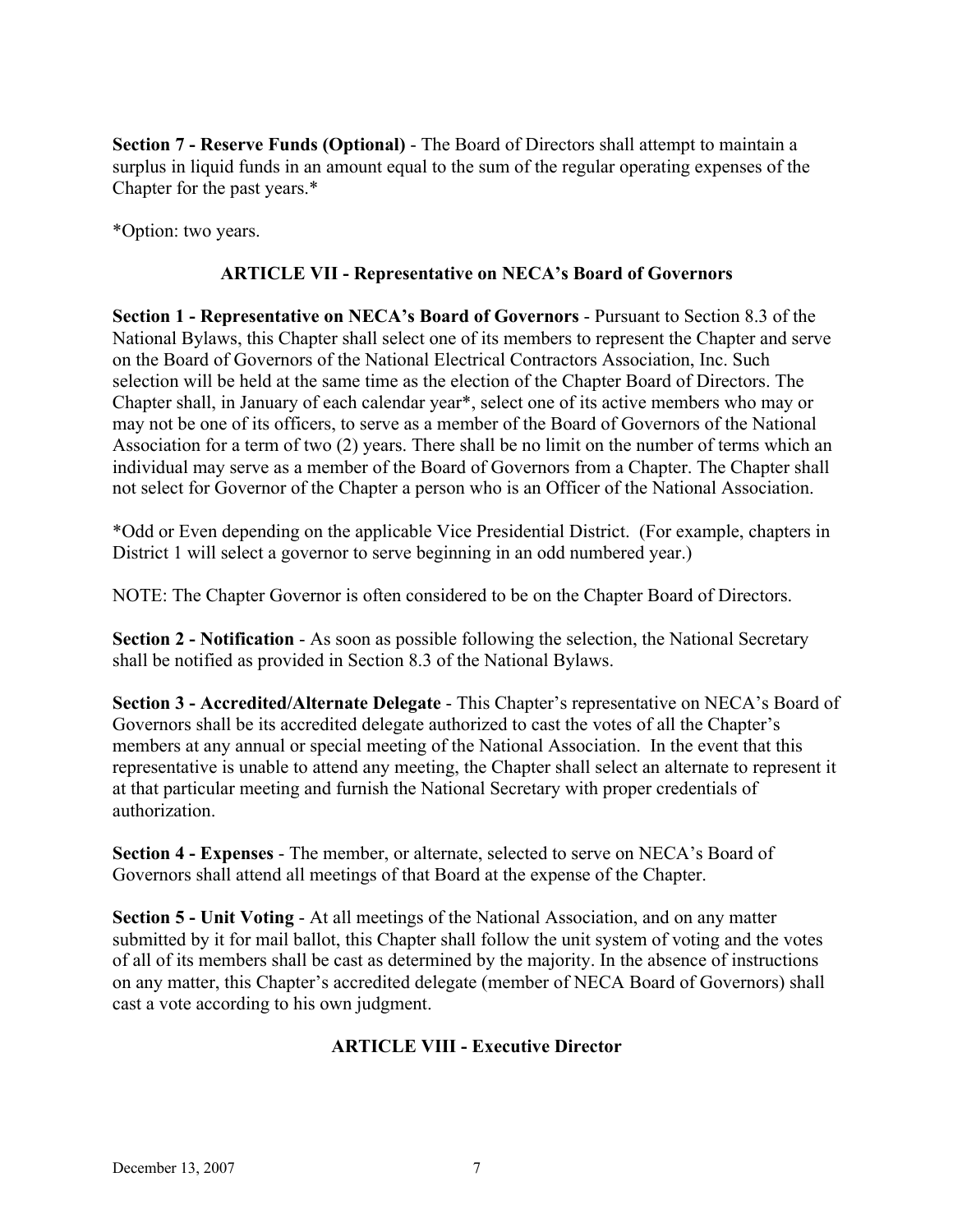**Section 1 - Executive Director** - The Executive Director shall be recognized as the fully selected business representative of the Chapter. However, the Executive Director shall not have any voting power in the business of the Chapter. The Executive Director's compensation and allowances shall be determined by the Board of Directors. The Executive Director shall, at the direction and expense of the Chapter, attend the annual, as well as such special, meetings of the National Association and its Executive Directors as may be held.

**Section 2 - Executive Director's Duties** - The Executive Director shall furnish bond in such amount as the Board of Directors may see fit to require, the premium for which shall be paid by the Chapter. The Executive Director shall manage the activities of the Chapter under the supervision of the Board of Directors, performing, in addition to the duties hereinafter set forth, such other duties as the Board of Directors may require. The Executive Director shall:

- (a) Record the minutes of all meetings of the Chapter and of the Board of Directors.
- (b) Cooperate with and be an Ex-Officio member of all Committees.
- (c) Handle all correspondence.
- (d) Send out timely notice of all meetings.
- (e) Keep the books of the Chapter.
- (f) Be responsible for the collection of all dues and assessments, and give receipts to members paying them.
- (g) Keep a correct account of all monies coming into his possession, and deposit the same as instructed by the Treasurer.
- (h) Prepare checks in payment of all bills after they have been ordered paid by the Board of Directors.
- (i) Be responsible for the management of the Chapter office and for the employment of such assistance as the Board may authorize.
- (j) Encourage members to make use of the various educational and business opportunities and materials provided by the National Association and this Chapter.
- (k) Adjust such grievances and disputes as far as possible as may arise between members or between a member and employees.
- (l) Promote and make effective the "OBJECTS" for which this Chapter is formed, as set forth in Article III of these Bylaws.
- (m)Maintain current Bylaws which have been approved by the National Association and provide a copy of the current Bylaws to all regular and temporary members of the Chapter.
- (n) Notify NECA National of approved membership applications and terminations.
- (o) Submit all Chapter and Division negotiated agreements or amendments to the National Association pursuant to Section 6.3(g) of the National Bylaws.

#### **ARTICLE IX - Committees**

**Section 1 - Standing Committees** - It shall be the duty of the Board of Directors\* at the first meeting after the election of officers in each year to select from the membership of the Chapter individuals to serve as Chairmen of Standing Committees in charge of such of the following matters as the Board deems essential. Subject to the approval of the Board, each Committee Chairman shall appoint at least two other members of the Chapter to serve.

(a) Public Relations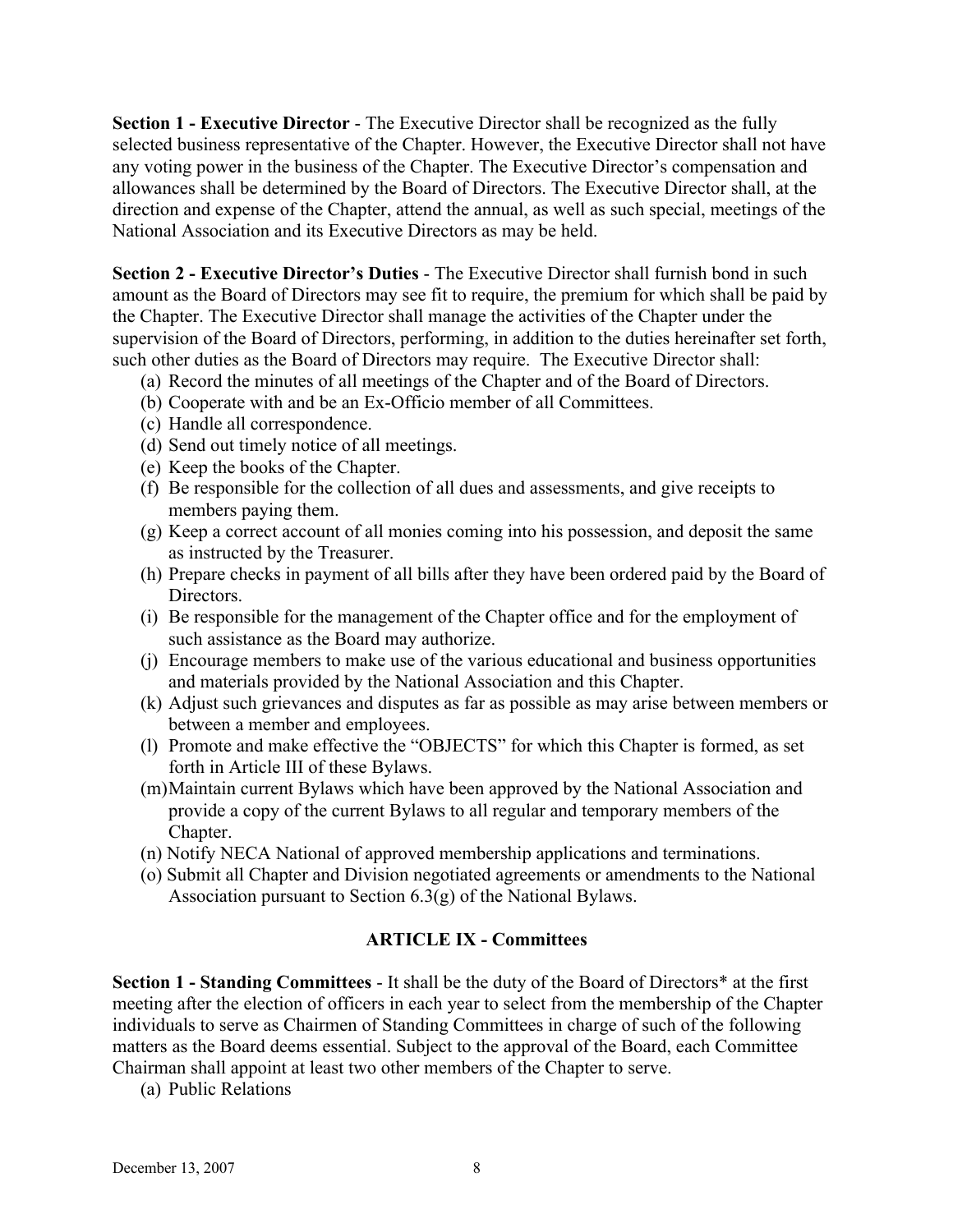- (b) Membership
- (c) Statistics
- (d) Standards & Safety
- (e) Labor Relations
- (f) Apprenticeship and Training
- (g) Legislation
- (h) Architects and Engineers
- (i) Marketing
- (j) LMCC
- (k) Foundation

\*Option: Chapter President

NOTE: Committees should be established as the Board determines.

**Section 2 - Special Committees** - The Board of Directors\* may also appoint from time to time such special committee chairmen as needed and discharge the same when the need for them no longer exists.

\*Option: Chapter President

**Section 3 - Committee Jurisdiction** - The jurisdiction and authority of all Committees shall be determined, announced and recorded at the time of their appointment, but it shall be the prerogative of the Board of Directors\* to revise or withdraw such jurisdiction and authority at any time.

\*Option: Chapter President

#### **ARTICLE X - Meetings**

**Section 1 - Regular Meetings** - Regular meetings of the Chapter shall be held\_\_\_\_\_\_\_\_\_\_\_\_\_\_. The time and place of the meeting shall be determined by the Board of Directors\*. \*Option: Chapter President

**Section 2 - Special Meetings** - Special meetings shall be called by the President at the written request of a majority of the members of the Board of Directors, or upon the written request of when the members in good standing.

\*a percentage of members.

**Section 3 - Chapter Meeting Quorum** - Those members in good standing present at a Roll Call at any regular or special meeting of the Chapter, shall constitute a quorum for the transaction of business. A majority of such quorum shall decide any question that may come before said meeting unless otherwise prescribed by law or elsewhere in these Bylaws.

**Section 4 - Board of Director's Meetings** - The Board of Directors shall meet regularly at least once each month, at a time and place determined by the President, and shall be subject to the call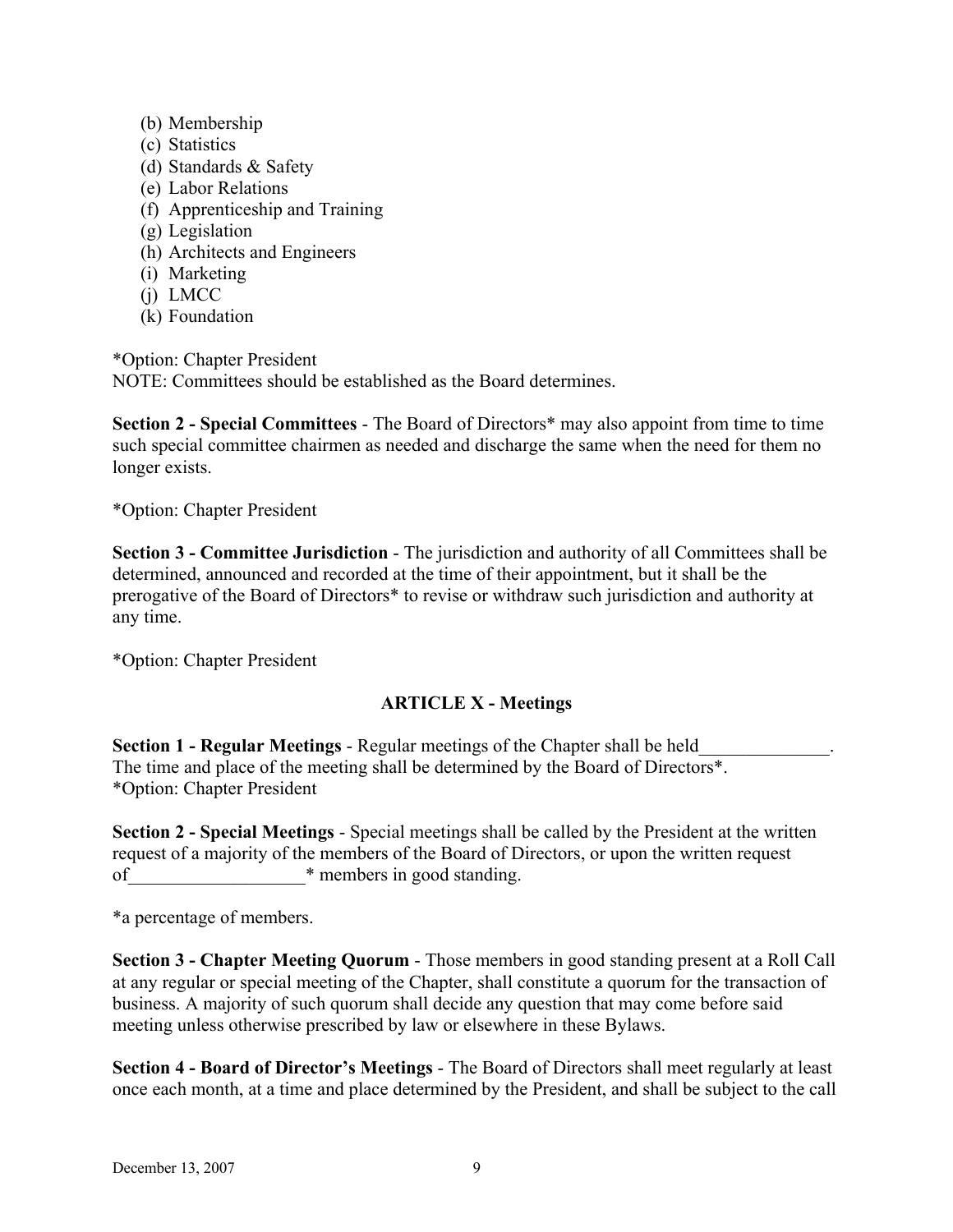of the President for special meetings at any time, provided due notice be given. The minutes of all meetings of the Board of Directors shall be recorded by the Executive Director.

**Section 5 - Board of Director's Meeting Quorum** - A majority of the members of the Board of Directors shall be required to be present to constitute a quorum for the transaction of business at any regular or special meeting of the Board. A majority of such quorum shall decide any questions that may come before said meeting unless otherwise prescribed by law or elsewhere in these Bylaws.

**Section 6 - Due Notice** - A notice mailed to the last known address of each member five\* days prior to the holding of any regular or special meeting shall constitute due notice.

\*Option: ten days

Option: The Chapter Newsletter is the official publication of this Chapter and meets this qualification of due notice.

**Section 7 - Presiding Officer** - The President, or in his absence the Vice President, shall preside at all meetings of the Chapter and of the Board of Directors and shall direct the reading of the minutes of the meetings, reports of committees, and other communications.

**Section 8 - Temporary Chairman** - In the absence of both the President and the Vice President at any meeting, a temporary chairman shall be appointed by the Board of Directors or selected by the assembled members.

**Section 9 - Order of Business of Chapter Meetings** - After a meeting of the Chapter has been called to order by the presiding officer, the following order of business shall be observed:

- 1. Roll Call
- 2. Recognition of any Fellows of the Academy of Electrical Contracting, Electri'21 Council members, and guests present.
- 3. Approval of minutes of previous meeting
- 4. PROGRAM
- 5. Communications
- 6. Reports of Officers
- 7. Reports of Committees and action thereon
- 8. Unfinished business
- 9. New business
- 10. Suggestions by members
- 11. Adjournment

The presiding officer may at his discretion place the PROGRAM (4) at any suitable point in the order of business of any meeting.

**Section 10 - Meeting Procedures** - The proceedings of the meetings shall be conducted in accordance with Robert's Rules of Order.

#### **ARTICLE XI - Dues and Service Charges**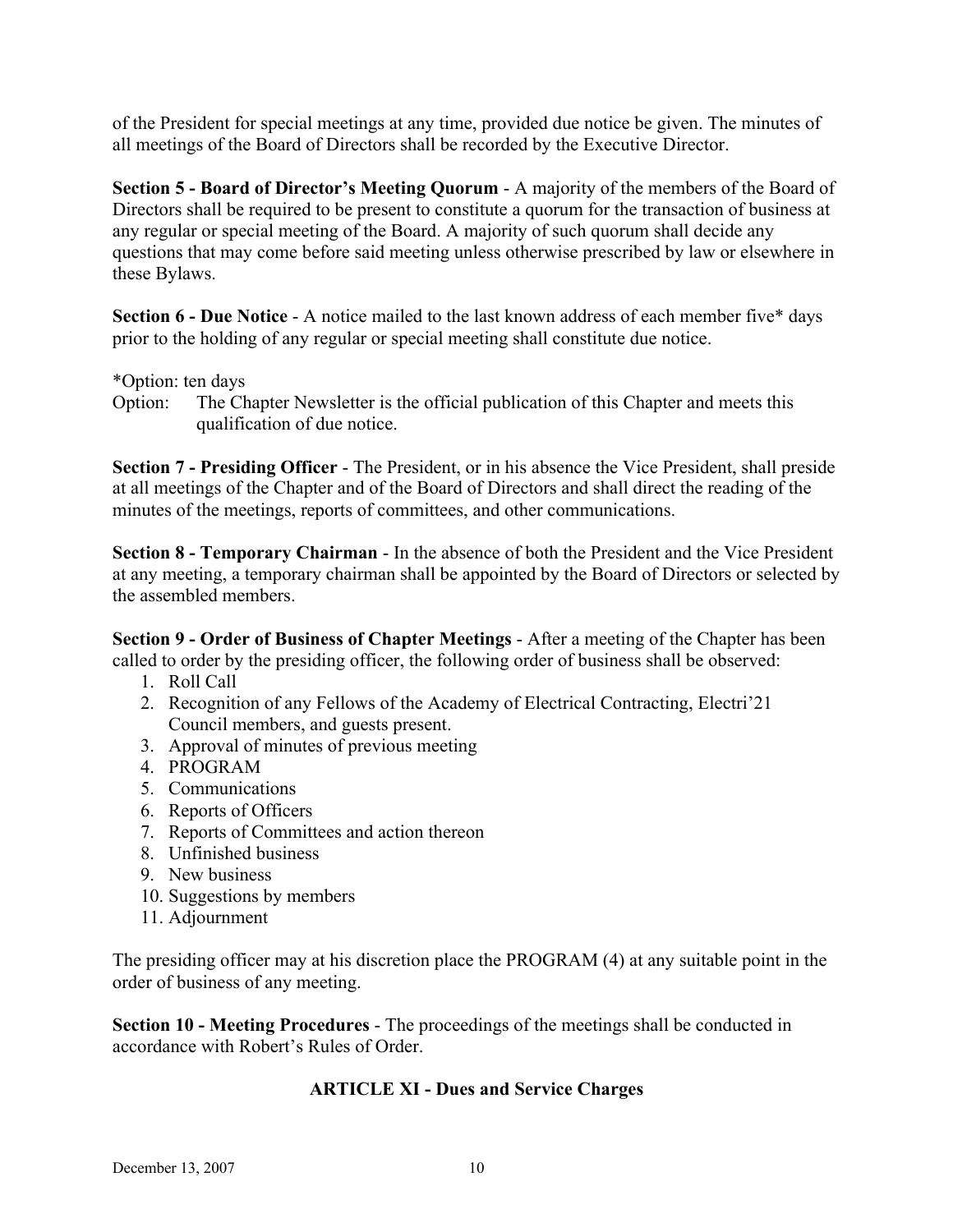**Section 1 - Payment of Annual Dues and Monthly Service Charges** - This Chapter shall be responsible for collecting, remitting and reporting to the National Electrical Contractors Association, Inc., the annual dues of its regular members and the monthly service charges of both its regular and temporary members for all electrical contracting business transacted within the jurisdiction of this Chapter. The remittance to the said National Association shall be in accordance with the National Bylaws. The regular funds of this Chapter shall be raised as hereinafter set forth in this Article.

**Section 2 - Member Monthly Payroll Reports** - Each member shall file with the Executive Director of the Chapter a payroll report on or before the fifteenth (15) of each month in such form as may be prescribed by the Board of Directors, showing the member's total "productive electrical labor payroll" and manhours worked for the preceding payroll period.

"Productive electrical labor payroll" is defined as the total wages (including overtime) paid with respect to all hours worked by all classes of electrical labor for which a rate is established in the prevailing labor agreement where the business is transacted.

It shall include:

- 1. Payroll or members and nonmembers of a labor union on the same basis.
- 2. Payroll paid or accrued, for the labor of a member of the Association working with the tools.

It shall exclude:

- 1. Wages paid for motor repair or rewinding.
- 2. Twenty-Five (25%) of all productive electrical payroll in excess of 75,000 manhours paid for electrical work in any one chapter area during any one calendar year, but not exceeding 150,000 manhours.
- 3. One Hundred (100%) percent of all productive electrical payroll in excess of 150,000 manhours paid for electrical work in any one chapter area during any one calendar year.
- NOTE: Any member paying less than the total service charge is not relieved of the obligation to pay the National Association 2/10 of 1% service charge.

**Section 3 - Monthly Chapter Dues**\* - The member monthly payroll report shall be accompanied by cash or check payable to the Chapter as dues and/or minimum service charge in the amount of \$

\*Option: Based on Chapter policies.

**Section 4 - Monthly Chapter Service Charge** - The member shall include in the monthly payroll report, or in a separate accompanying remittance, the Chapter's "SERVICE CHARGE"<br>for the period covered by this report in an amount equal to percent of the total for the period covered by this report in an amount equal to productive electrical labor payroll shown thereon. The National Bylaws will prevail if there are any differences of the conditions.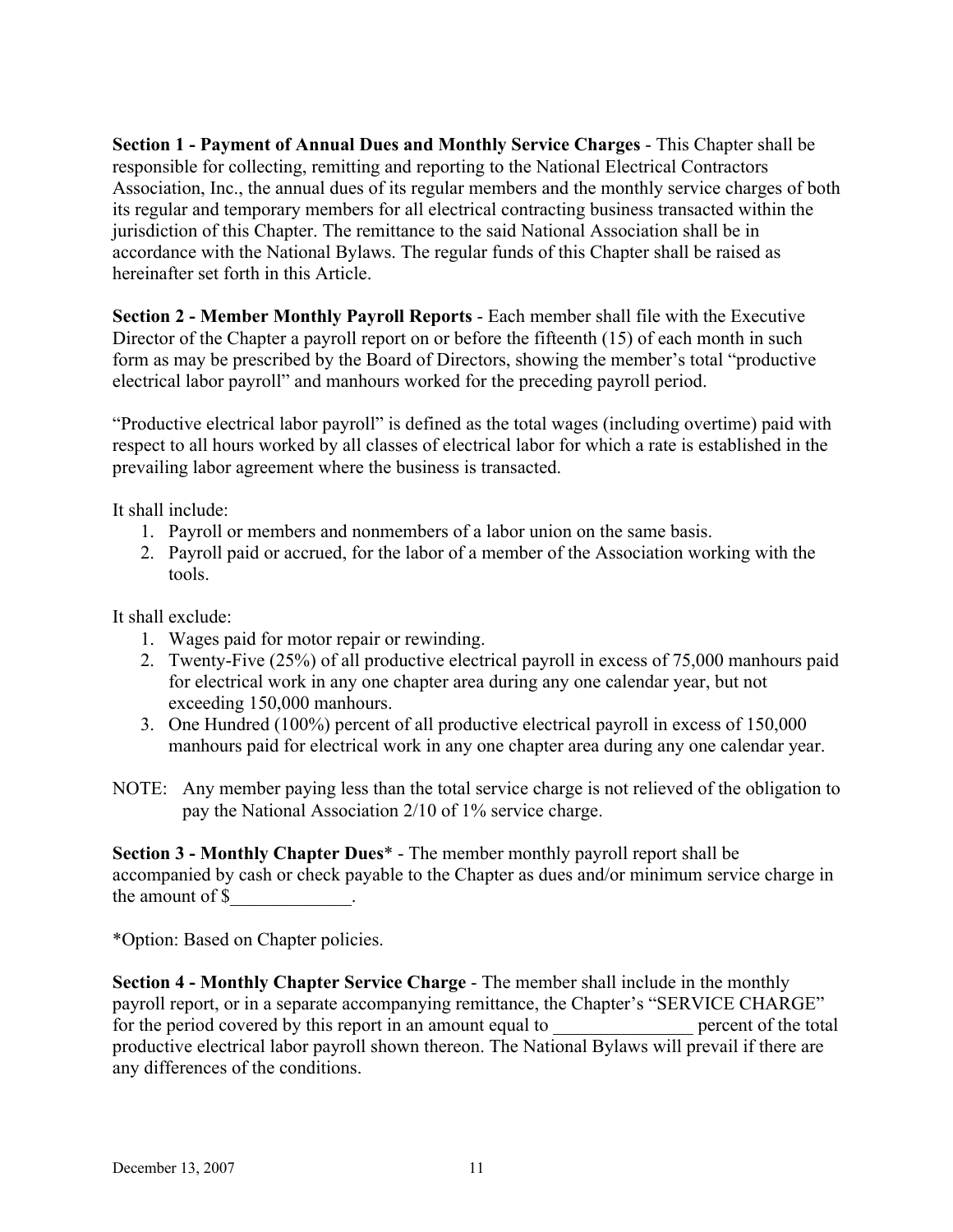**Section 5 - Right of Accounting** - In view of the fact that the filing of an incorrect report by any member is detrimental to the other members of the Chapter, the Board of Directors shall have the right to require an accounting of payroll records when, in their judgment, a question arises as to the report filed by any member.

**Section 6 - Joint Ventures** - A chapter member or members entering into a joint venture contract with one or more non-members shall be responsible to this Chapter for the full amount of all dues and/or service charges on the project determined as set forth in this Article.

### **Section 7 - Members Executing Work in the Jurisdiction of Other NECA Chapters** -

Regular members of this Chapter, when executing electrical work in the jurisdiction of another Chapter of the National Electrical Contractors Association, Inc., shall recognize that Chapter and comply with such industry conditions as have been established in that jurisdiction with the approval of the National Association. In all such cases, if the Chapter having jurisdiction has a provision for "Temporary Chapter Membership" approved by the National Association, application shall be made for such membership to that Chapter, and if accepted, payment shall be made to that Chapter for the Chapter service charges and fees on the business transacted in that jurisdiction. This includes the service charge to the National Association and shall not be in excess of the maximum limitations set forth in the National Bylaws.

**Section 8 - Assessments** - An assessment for any special or emergency purpose may be levied upon the regular members of this Chapter by the Board of Directors, provided that authority for such action has been granted by a two-thirds affirmative vote of the members present at any regular or special meeting.

## **ARTICLE XII - Dissolution**

**Section 1 - Dissolution** - In case of dissolution, the assets of this Chapter are to be used as follows:

- (a) To pay all indebtedness of the Chapter.
- (b) To pay all expenses of liquidation.
- (c) The remaining assets to be distributed to a qualified non-profit organization whose purposes and objectives are similar to those of the National Electrical Contractors Association or to any other non-profit charitable or educational organization.

**Section 2 - Terminated Member's Rights** - In the event that the membership of any member shall terminate for any reason other than the dissolution of this Chapter, the interests of such member in the funds, investments, and other assets of the Chapter shall, ipso facto, immediately cease and terminate.

## **ARTICLE XIII - Chapter Divisions**

**Section 1 - Chapter Divisions** - If at any time the jurisdiction served by this Chapter includes more than one recognized wage or trading area from which the Chapter has members, those members who maintain a permanently established place of business in any such area, including the area in which the Chapter Headquarters is located, shall be designated as a DIVISION of the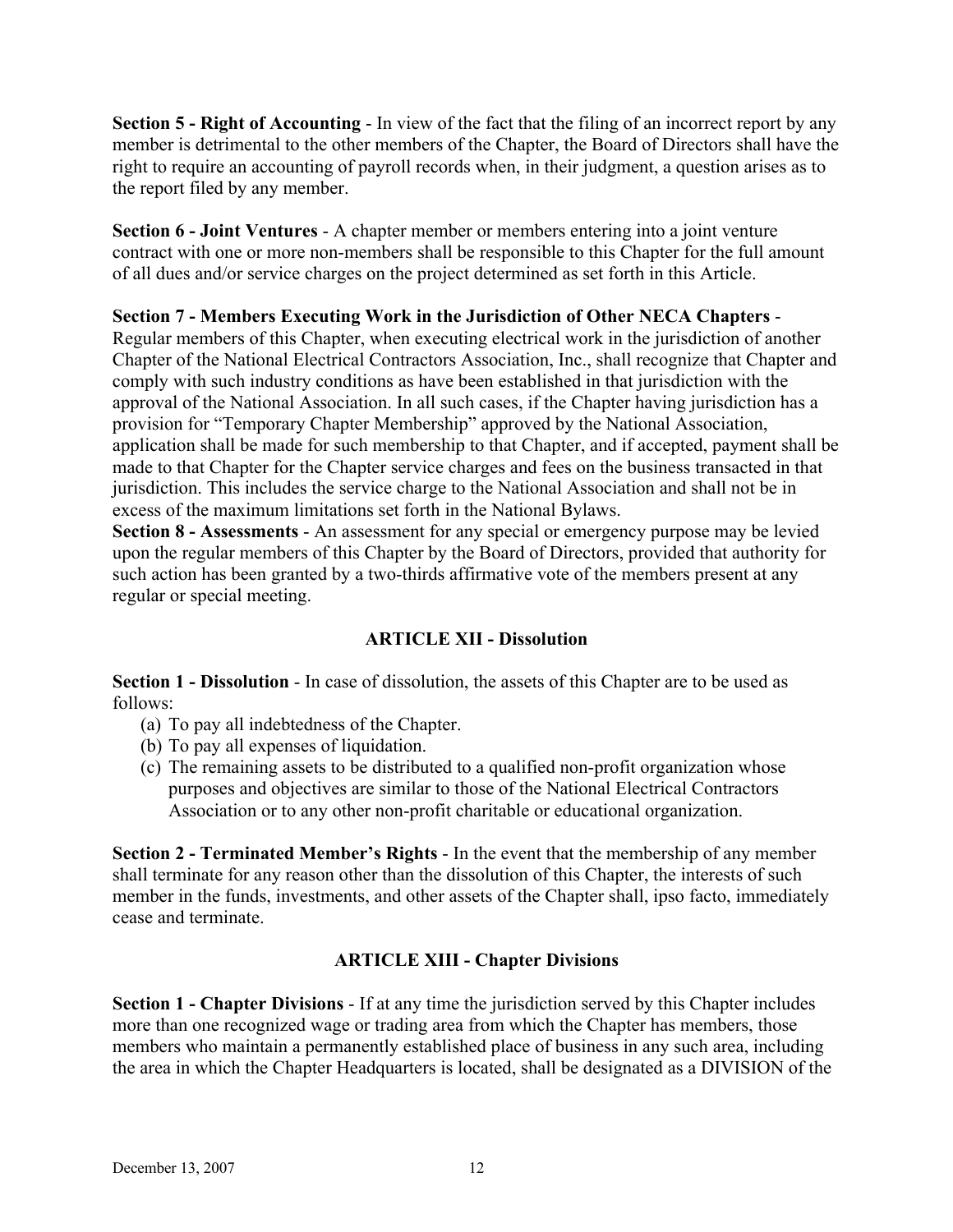Chapter. In each case, the word "DIVISION" shall be preceded by the name of the principal city in that particular wage or trading area.

**Section 2 - Regular Division Members** - Regular members of a Division shall be those members in good standing of the National Association and of this Chapter who have a permanently established place of business in the jurisdiction of the Division.

**Section 3 - Temporary Division Members** - Temporary members of a Division are those persons, firms or corporations who are regular or temporary members of this Chapter and who meet the requirements of Regular Division members in every respect except that they do not maintain a permanent place of business in the Division area, but who are temporarily executing electrical work in the Division area. Temporary members of Division shall be accorded the same service, benefits and privileges and shall be subject to the same obligations as regular members of the Division while the temporary membership therein is in effect.

**Section 4 - Representation on the Board of Directors** - When members of this Chapter are so located as to require the creating of Divisions as described in Section 1 of this Article, the provisions of Article V, Section 2, of these Bylaws for determining the number of members to be elected to serve on the Chapter's Board of Directors are irrelevant. Said Chapter Board of Directors shall be composed of members nominated and elected from each Division by the regular members thereof in the ratio of one Director for the first three regular members and one additional Director for each additional five regular members in the Division. However, each Division shall have at lease one member on the Chapter's Board of Directors and the minimum membership of the Board shall be three\*.

#### \*Recommend: Five

**Section 5 - Division Chairman** - The Directors elected from each Division shall designate one person to be Chairman of the Division for his term as Director. The Chairman shall preside at all conferences of the members in the Division and shall cooperate with the Executive Director or his Assistant in the calling of such conferences.

**Section 6 - Delegation of Bargaining Rights to the Division** - The authority to negotiate agreements, effective within the Division jurisdiction, with labor organizations encompassing wages, hours, working and other conditions affecting employees is expressly and exclusively delegated to the Division. No regular or temporary member of a Division shall independently enter into any such agreement with a labor organization. Agreements on any of these subjects negotiated by the Division shall be binding upon regular and temporary members of the Division.

**Section 7 - Division Labor Agreements** - Each Division shall have the autonomous right to negotiate and enter into such labor agreements as it sees fit and such documents shall be signed by the Chairman of the Division and the Executive Director, and shall be assented to by the regular and temporary members of that Division. However, no Division shall have the right to contract for the expenditure of any funds of the Chapter until such expenditure has been approved by the Chapter Board of Directors.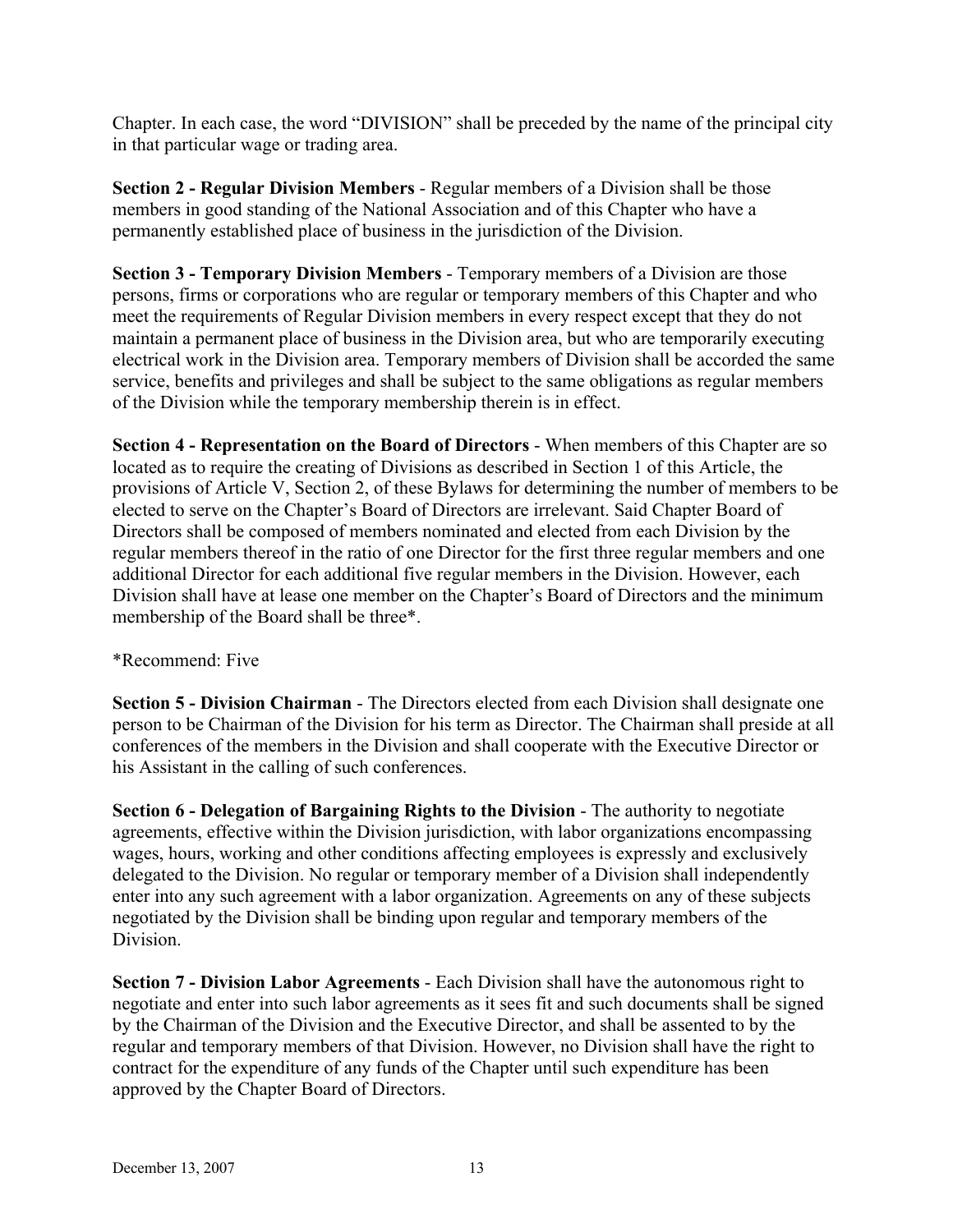#### **ARTICLE XIV - Activities**

**Section 1 - Activities** - The activities of this Chapter may be classified under two categories; namely, General Activities and Special Activities.

**Section 2 - General Activities** - General Activities shall include all of the Chapter's general activities and services, including the general administration of the Chapter and promotion of its objects.

**Section 3 - Special Activities** - Special Activities shall include any special activity authorized by the Chapter, the benefits of which accrue only to an identifiable group of the members of the Chapter who are engaged in a particular class of electrical contracting business.

**Section 4 - Proposal and Ratification** - Any identifiable group of members of the Chapter may propose a Special Activity, defining the scope of the activity and the basis of identification of members of the Chapter whose business falls within such scope, and shall submit the proposal to the Board of Directors for recommendation to the Chapter, and, if ratified by a 2/3 vote of the membership of the Chapter, such activity shall be designated as a Special Activity Section.

**Section 5 - Scope** - Every member of the Chapter whose business falls within the scope of any Special Activity regularly approved and established by this Chapter shall be registered as a member of the identified group of members sponsoring the Special Activity. Such identified group shall be known as a Special Activity Section, and shall be bound by the provisions of these Bylaws relating to such Special Activity Section.

**Section 6 - Administration** - The identified group of members of this Chapter sponsoring a Special Activity shall elect a committee which shall select its own Chairman and Secretary to administer the Special Activity Section and work with the Chapter Executive Director and shall be subject to such operating rules and instructions as may be given the committee by vote of the members of the identified group in any meeting of the members.

**Section 7 - Financing** - A Special Activity Section shall be financed by appropriation from the general funds of the Chapter upon approval of the Chapter Board of Directors.

**Section 8 - Budget** - Upon ratification by the Chapter of any Special Activity Section, the Committee elected to administer the activity by the identified group of members sponsoring such activity shall each year determine the budget for its operation and submit the same in detail to the Chapter Board of Directors for approval.

**Section 9 - Special Section Representation** - The Chairman of any Special Activity Section of this Chapter, which may be established as provided for in this Article, shall by virtue of the office become a member of the Chapter's Board of Directors and shall serve on the Board in addition to the elected Directors for the term of the office as Chairman of the Section.

## **ARTICLE XV - Separability**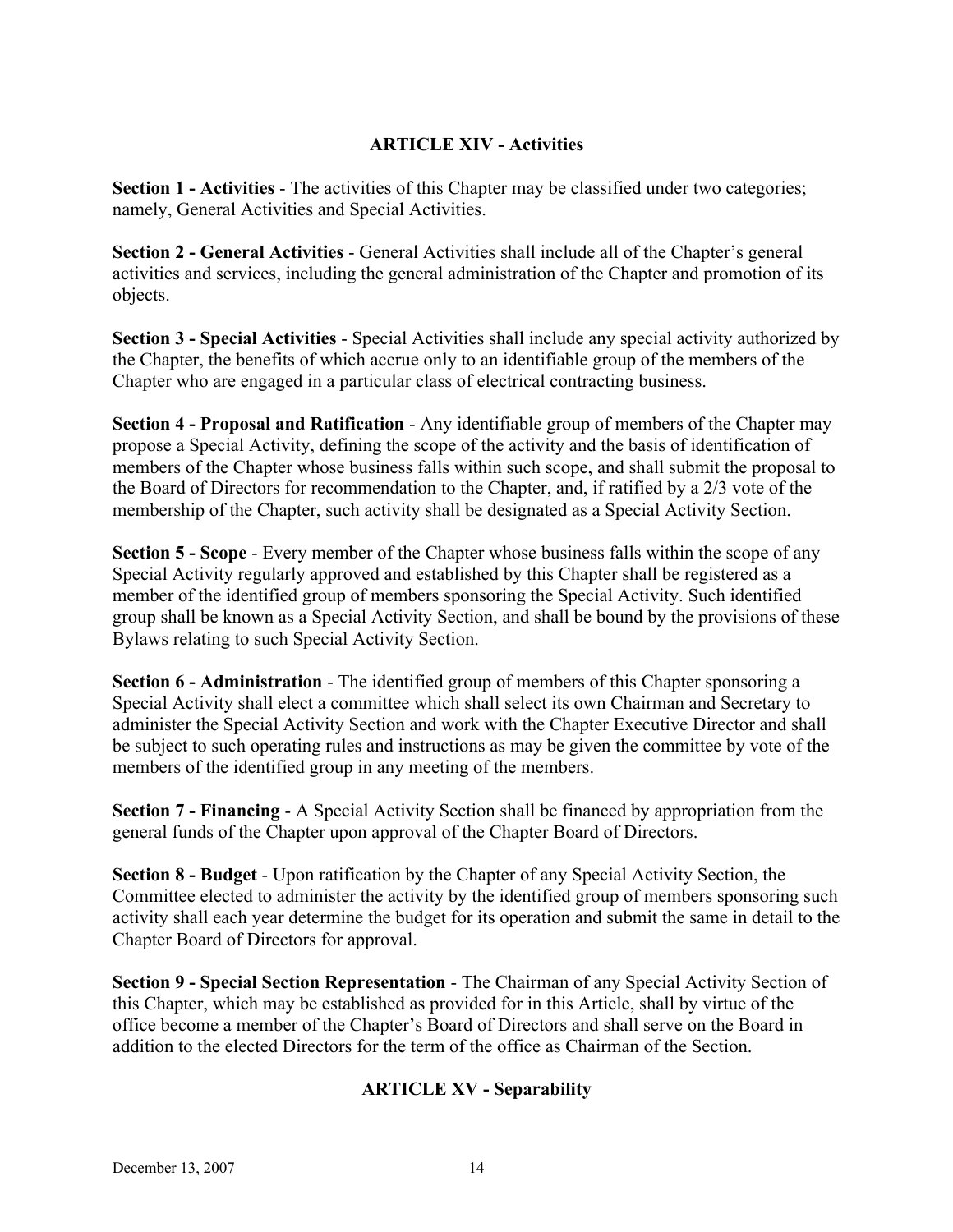Should any section of these Bylaws be declared illegal by any court of competent jurisdiction, such section shall immediately become null and void leaving the remaining sections in full force and effect.

#### **ARTICLE XVI - Amendments to Bylaws**

These Bylaws may be revised or amended by a two-thirds affirmative vote of the members in good standing present at a meeting designated for such action, provided that notice of such proposed action shall have been given to each member in good standing of the Chapter at least five days\* prior to the date of said meeting. All amendments and changes shall be submitted in a timely manner to the National Secretary for approval in accordance with Section 6.3(f) of the National Bylaws.

\*Option: ten days

We, the undersigned, having been admitted to membership in the

Chapter, National Electrical Contractors Association, Inc., hereby agree to be bound by each and every provision of the foregoing Bylaws as well as by all Agreements or Contracts made and entered in to by the duly authorized officer, directors, or committees of this Chapter pursuant to these Bylaws.